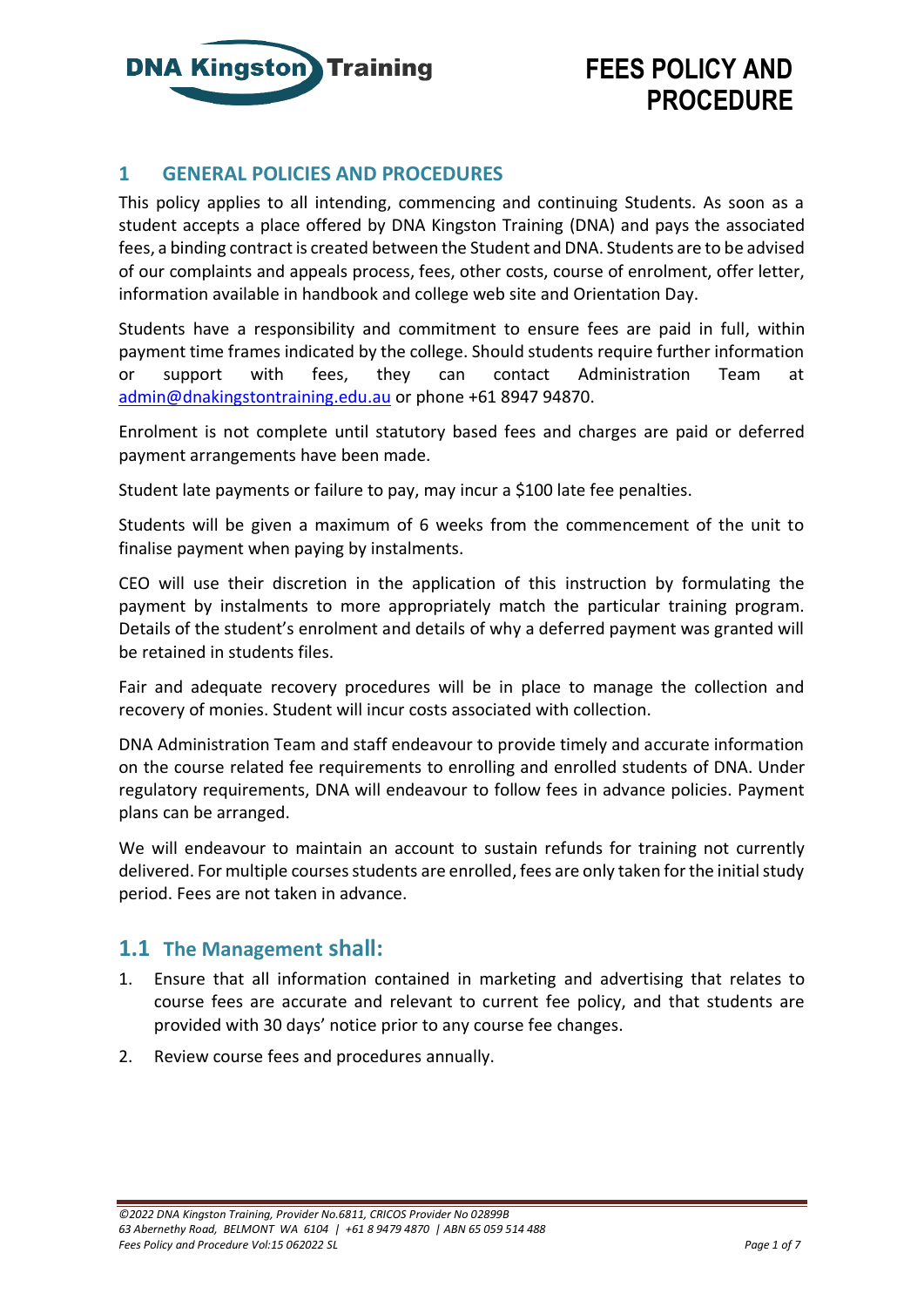

- 3. On receiving an enquiry or written application from a student, the Admissions Team will provide advice concerning course fees, refunds, provide the enrolled or enrolling student with information relating to and access to the refund policy and procedures. Further information regarding refunds is available on the college web site and student handbook.
- 4. On receiving an enquiry or written application from a student regarding refunds or fees, the Admissions Team will advise DNA management team and CEO of the pending application. Applications will be assessed in accordance with the Refund Policy and a case-by-case basis.
- 5. Review and assessment of procedures will be carried out and documented for future improvement and efficiency.

### **2 GUIDELINES**

The student's offer letter will detail all tuition fees and costs associated with the course. Additional charges to the tuition fee may apply for Resource fee and books, modules, uniforms, resources, tools, safety equipment and materials. The items required vary between programmes.

Students enrolling in a course are charged according to the same fee structure regardless of mode of delivery. This may include face to face, blended delivery, flexible delivery, workplace learning, online learning, RPL, correspondence, and on the job – private Traineeship arrangements.

USI numbers and ID are required from all students on enrolment of all courses.

To ensure consistency, adjustments will not be made to fees to reflect variations in timetabling, lecturers or instance where students complete a course qualification / module / unit in less time than specified in the course outline.

Student support: Students with English as a Second Language or those Students that require additional support due to unusual circumstances are provided additional day and or hours for training, covered in the fees. Formal arrangement to attend these days to be arranged with Lecturing team and placed in Student individual Training Plan for the term.

Students who have outstanding fees at completion of their studies will not be issued with Academic Transcript, Statement of Attainment or Course Qualification until full payment received.

Students who have difficulties under extraordinary circumstances with payments and advise prior to default of payment, should contact in writing and arrange a meeting to discuss future payments with the College Manager. Special arrangements may be engaged to assist students through this period.

All students are committed by contract and obliged to pay fees on time and in full. For students under 18 years, guardians will be contacted when fees are in default.

Should default occur on payment, fair and equitable recovery procedures will be utilised to manage the collection and recovery of monies. After three warning, registered debt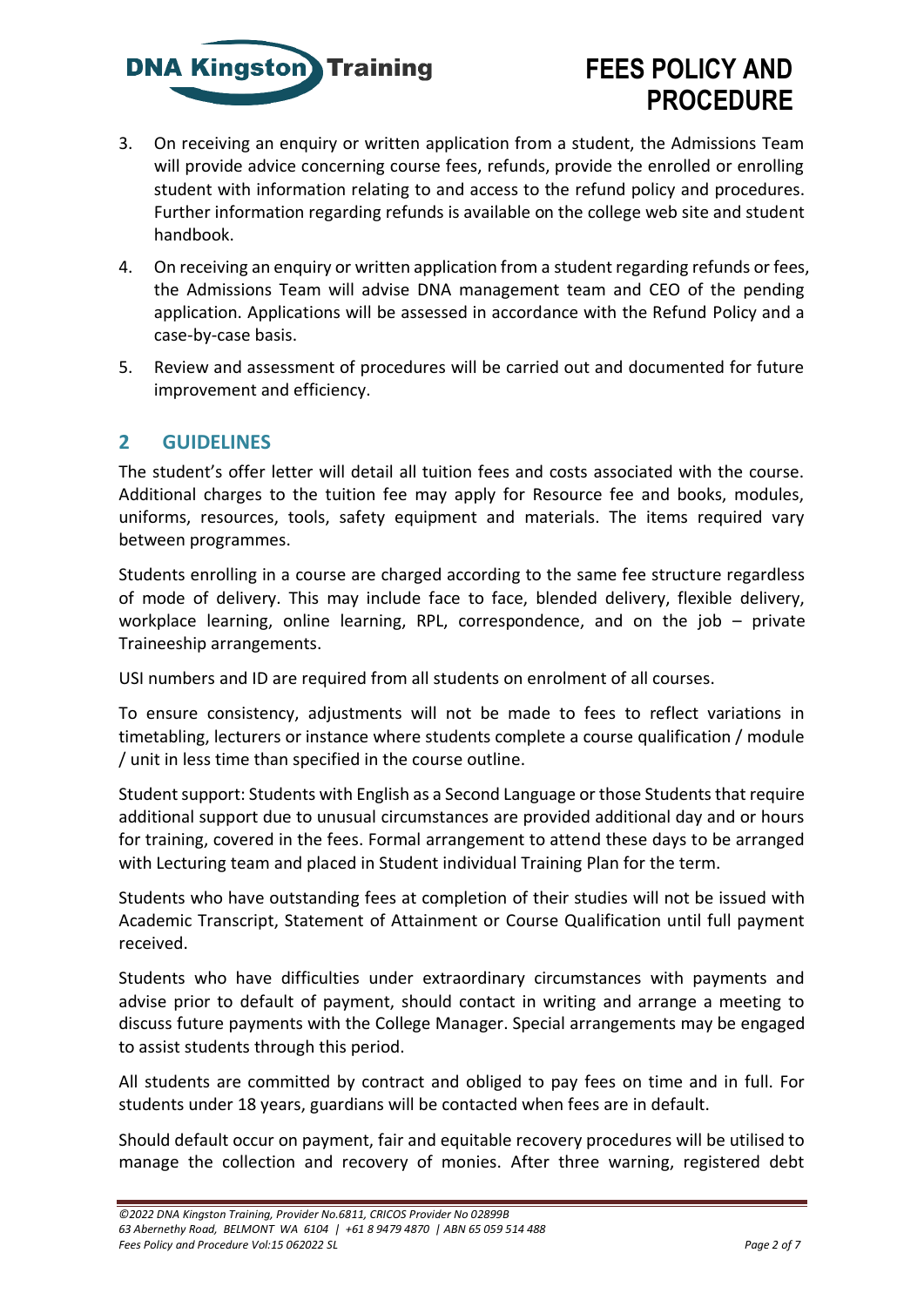

collectors will be enforced. Students will be responsible to pay any additional charges levied against their debt by the debt collector company.

Students wishing to attain refunds are reminded to refer to the Refund Policy on the College Web site and Student Handbook. Students are reminded that a request for Withdrawal is required in writing within 20 days of withdrawing. Students who wish to Cancel, Defer or Suspend studies should refer to College Policy and Procedures on the College Web Site. DNA Administration Team are also able to support students through this process. Please send email to Admin@dnakingstontraining.edu.au .

All fee issues and complaints will be addressed with Management Team and CEO.

### **3 ELIGIBILITY**

### **3.1 Student Eligibility for Training (General)**

Training can be delivered across Australia, Christmas Island and Cocos Island. Training can be delivered to International Students On Shore.

Persons in Prisons, Secondary Students and persons under 15 years of age.

Students under 18 years will require a Notice of Arrangement, (NOA). Signed by the Parent and DNA Kington Training from the Education Department.

Traineeship (on the job training) will run privately, providing more flexibility in deliver to meet the Industry and Students needs.

Health and Dental Industry specific skill sets can be customized for their personal requirements.

Students will require a USI and personal identification – e.g. Driver's license and or Passport.

International students have additional requirements.

### **3.2 Recognition of current competencies**

Recognition of Current Competencies (RCC) applies if a student has previously successfully completed the requirements for a unit and is now required (that is, by a licensing authority) to be reassessed to ensure that competency is being maintained, no training is generally required.

RCC fees are a Private arrangement and will be determined by the COE. 50% of the general fees normally applies. Recognition of prior learning (RPL) is a process that assesses your competency—acquired through formal and informal learning—to determine if you meet the requirements for a unit of study.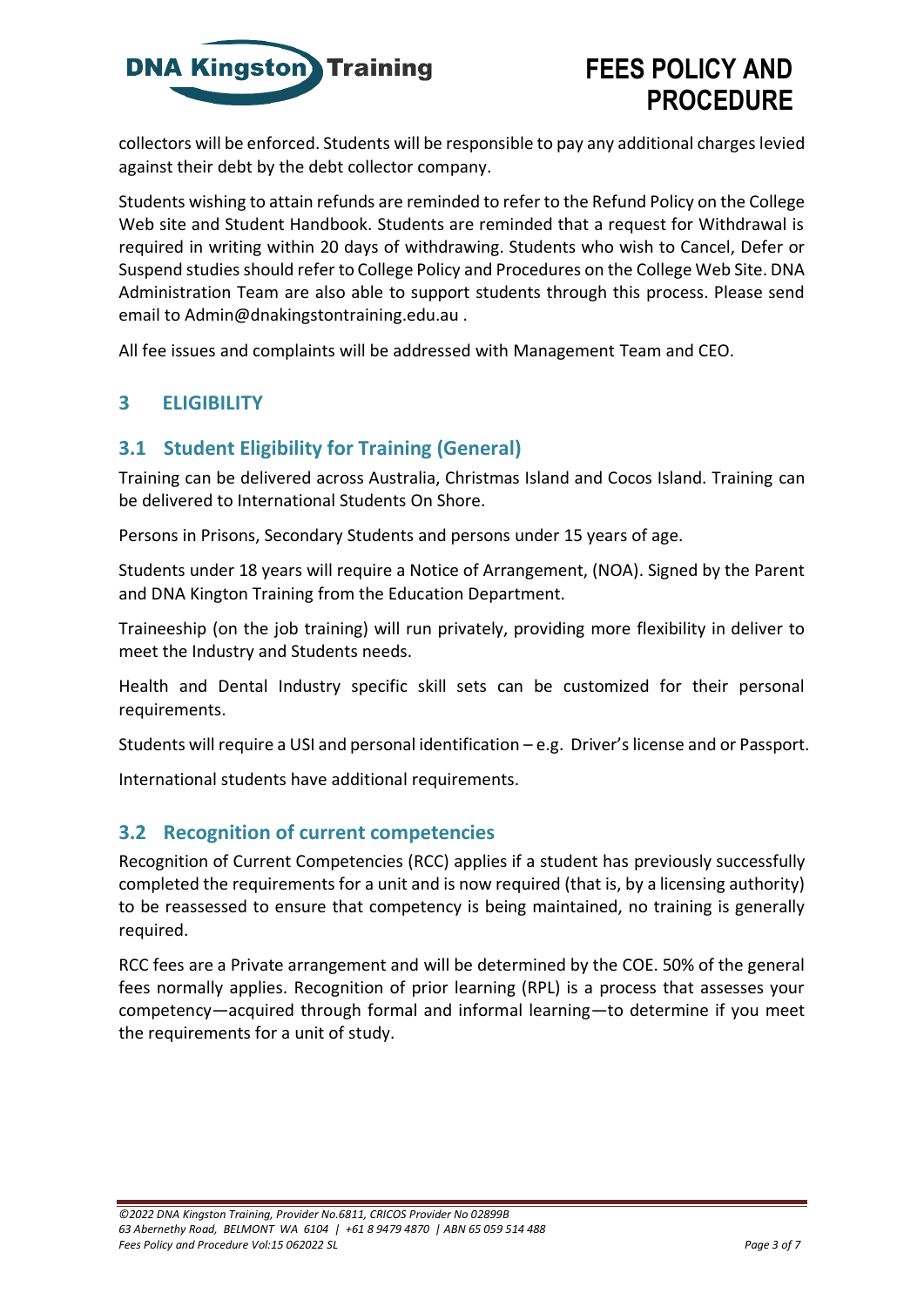

You can use a variety of documentation to apply for RPL. This includes, but is not limited to:

- records of completed training
- assessment items
- assessment records
- declarations from your employer, and/or
- a copy of your student records provided by ASQA.

Student must submit Recognition of Prior Learning within 3 weeks of commencing to be eligible for any refund or fee adjustment associated. If eligible, adjustments and refunds will not be paid until the final fees are all paid.

### **3.3 Credit transfer**

Students are charged an administration fee for credit transfer of \$25 per unit. The transfer of credit provides the student with an exemption from relevant units within a course. Credit transfer does not involve an assessment of the student's knowledge or skills – it is an assessment of the credentials of the formal accredited learning presented against the destination course to determine the extent to which it is equivalent to the required learning outcomes, competency outcomes, or standards in a course.

Students may be granted credit for the completion of formal accredited learning with a school, university or RTO. Verification is generally required to confirm.

Student must submit Credit Transfer with in 3 weeks of commencing to be eligible for any refund or fee adjustment associated. Adjustments and refunds will not be paid until the final fees are all paid.

### **3.4 Managing Notice of Arrangement Exemption (NOA)**

The process for Notice of Arrangement (NOA)/Exemptions is as follows:

- 1. The NOA/Exemption application is forwarded to the Department of Education (DoE) Participation Unit;
- 2. The DoE Participation Unit provides the Service Provider a confirmation email;
- 3. The Service Provider acknowledges the DoE Participation Units confirmation email;
- 4. The Service Provider sends the completed summary Spread-sheet t[o](mailto:training.markets@dtwd.wa.gov.au) [training.markets@dtwd.wa.gov.au \(](mailto:training.markets@dtwd.wa.gov.au)if the approval is for an Exemption, please include the Certificate of Approval or signed Exemption form);
- 5. The Corporation responds to the Service Provider to confirm that the NOA/Exemption has been accepted for funding purposes.

Service Providers must ensure the above process has been finalised prior to the Student commencing training.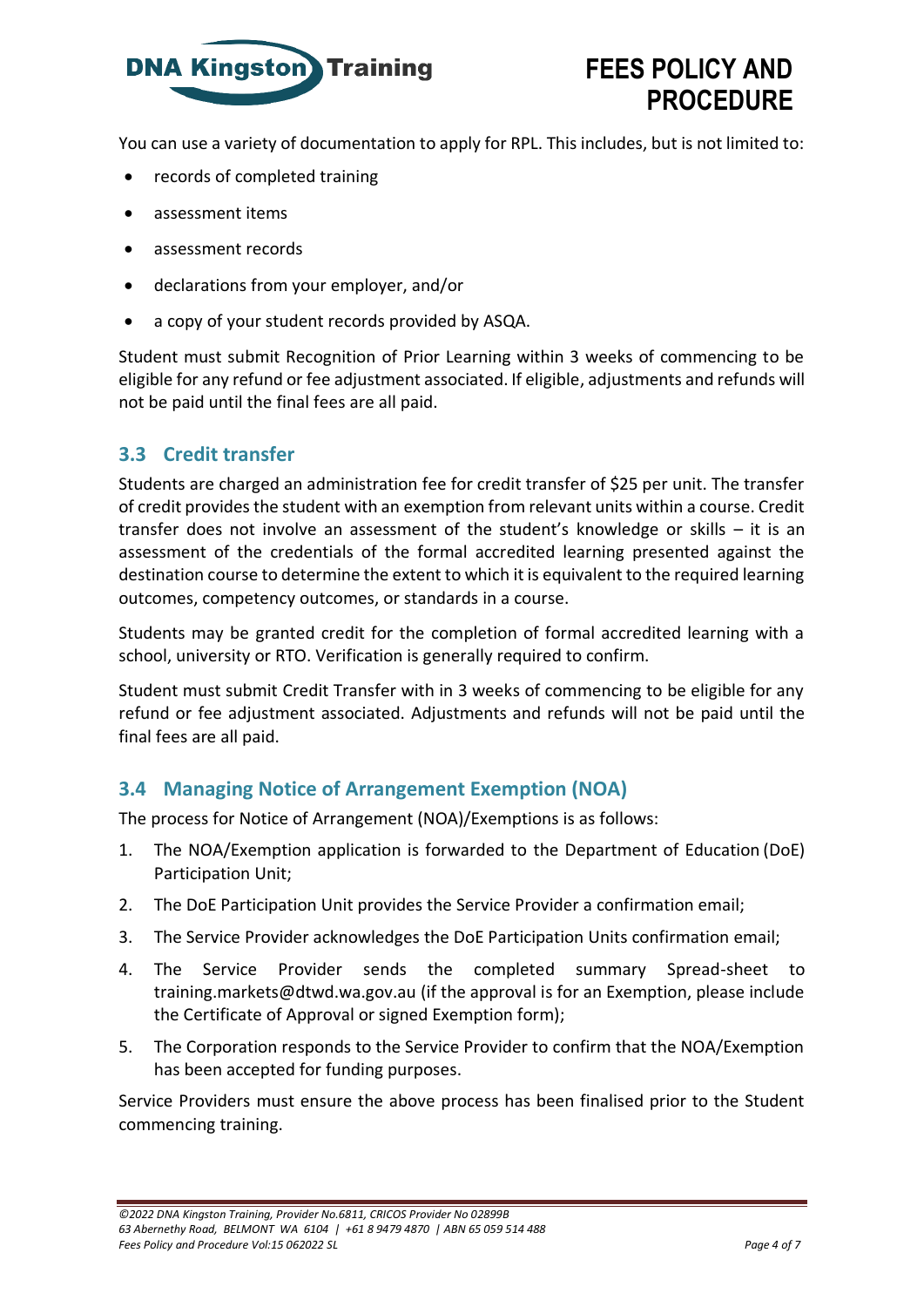

*Note: Service Providers can request a copy of the Summary Spreadsheet by emailing [training.markets@dtwd.wa.gov.au](mailto:training.markets@dtwd.wa.gov.au)*

*Section 24 forms are not to be used for school Students intending to enrol in these programs.*  For information about NOAs or Exemptions visit the DoE website or contact the Participation Unit, Department of Education:

- Telephone: 1800 245 485 (country callers)
- (08) 9264 8167 (metropolitan callers)
- Email: [participation.CO@education.wa.edu.au.](mailto:participation.CO@education.wa.edu.au)
- Website:<http://det.wa.edu.au/participation/detcms/portal/>

#### **4 INCIDENTAL CHARGES MAY BE CHARGED FOR CERTAIN SERVICES**

| 1. | Late entry to assessments                                                                                        | \$45          |  |
|----|------------------------------------------------------------------------------------------------------------------|---------------|--|
| 2. | Special deferred assessment - each module/unit of competency                                                     | \$45          |  |
| 3. | Assessment only, and assessment held in normal assessment<br>period - each module/unit of competency             | \$45          |  |
| 4. | d) Assessment only, and assessment not held in the normal<br>assessment period - each module/unit of competency: |               |  |
|    | Setting of paper by assessor<br>a.                                                                               | \$150         |  |
|    | Marking of paper by assessor<br>b.                                                                               | \$40          |  |
|    | Supervision of assessment<br>c.                                                                                  | \$70          |  |
|    | d.<br>RTO administration costs                                                                                   | \$70          |  |
|    | Assessment administration costs<br>e.                                                                            | \$70          |  |
| 5. | Re-marking of assessment - each module/unit of competency                                                        | \$45          |  |
| 6. | Report on assessment - each module/unit of competency                                                            | \$70          |  |
| 7. | \$70<br>Replacement of award/qualification/academic record                                                       |               |  |
| 8. | \$50<br>Re-issue of academic statement                                                                           |               |  |
| 9. | \$70<br>Results on computer network                                                                              |               |  |
|    | 10. Re-issue of non-current enrolment form<br>\$45                                                               |               |  |
|    | 11. Remote assessment supervision                                                                                | \$70          |  |
|    | 12. Reprint of archived certificate                                                                              | \$75          |  |
|    | \$50<br>13. Reprint recent certificate                                                                           |               |  |
|    | \$250<br>14. RPL application fee (non-refundable)                                                                |               |  |
|    | 15. Credit Transfer Administration Fee                                                                           | \$25 per unit |  |

Please see individual courses under local, VET for secondary, International for current pricing.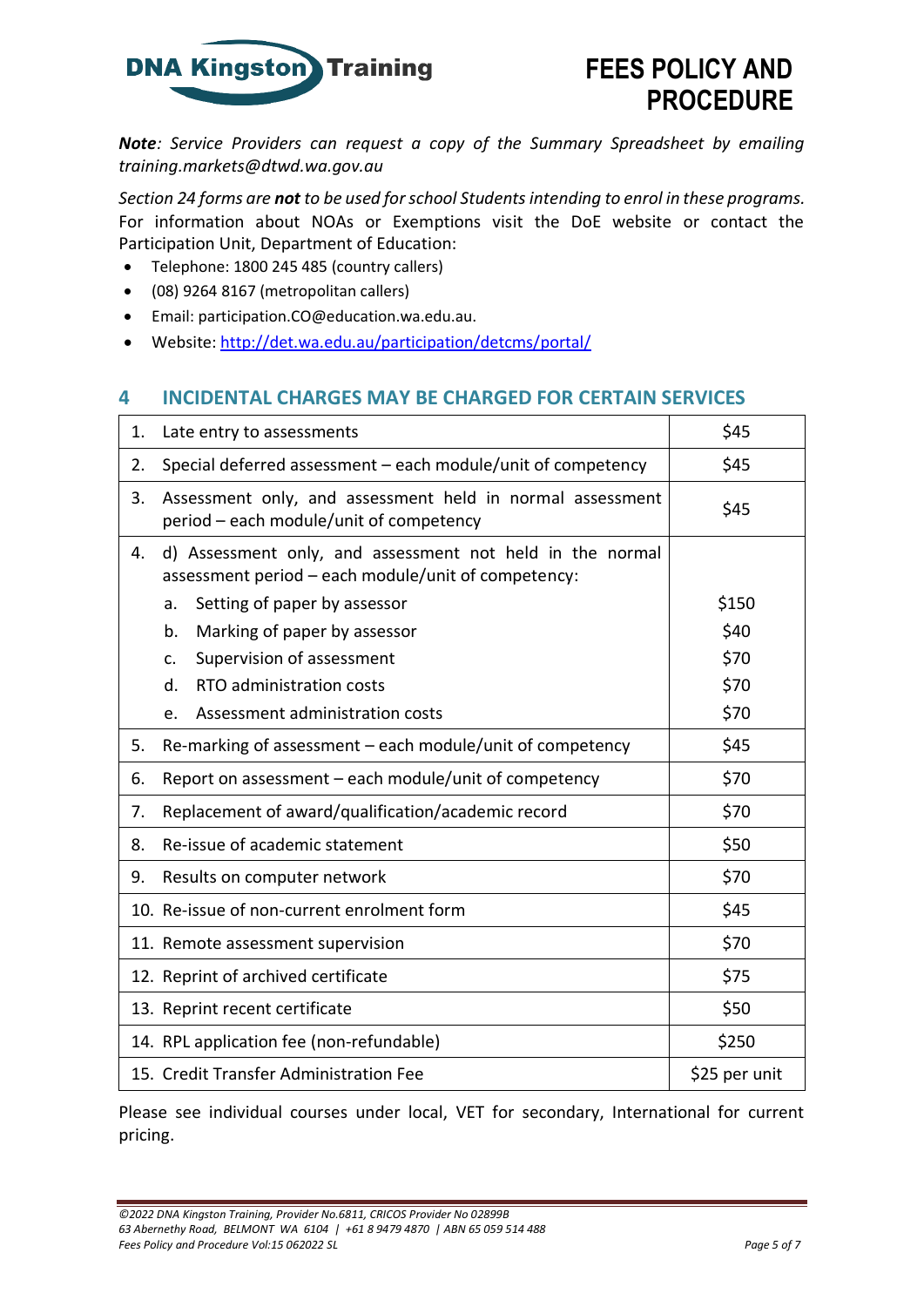

### **5 OVERVIEW OTHER GENERAL FEES FOR COURSES COMMENCING 2022**

| Enrolment fee for international students (non-refundable)                                                                                                                            | \$230           |
|--------------------------------------------------------------------------------------------------------------------------------------------------------------------------------------|-----------------|
| <b>Enrolment Fee for Local students</b>                                                                                                                                              | \$ -            |
| Airport pick up                                                                                                                                                                      | \$145           |
| <b>Accommodation Placement</b>                                                                                                                                                       | \$250           |
| Single Homestay (Week)                                                                                                                                                               | \$308 (Approx.) |
| Single Homestay (Day)                                                                                                                                                                | \$44 (Approx.)  |
| Living costs (Approximate amounts)                                                                                                                                                   | \$1,500         |
| Replacement of Student ID card                                                                                                                                                       | \$25            |
| Reissue of Award after Completion                                                                                                                                                    | \$75            |
| Reissue of Academic results                                                                                                                                                          | \$75            |
| Remarking of "Not Yet Competent" $\rightarrow$ Exam, project, assignment,<br>practical etc. Should remark be an outcome of "competent", money<br>will be refunded.                   | \$55            |
| Amending a eCOE $\rightarrow$ This fee may be charged to International<br>Students wishing to amend their COE for enrolment in a full-time<br>vocational award course qualification. | \$90            |

### **5.1 Available to Australian Students Only**

#### 5.1.1 Austudy

Austudy provides financial help if you are aged 25 years or more and studying an approved full-time course at an approved institution; DNA is an approved institution.

Please visit the [Austudy Payments section of the Centrelink website f](http://www.centrelink.gov.au/internet/internet.nsf/payments/austudy.htm)or more information.

### 5.1.2 Abstudy

Abstudy is a living allowance for Indigenous secondary or tertiary students, for which local DNA Kingston Training students may be eligible.

Please visit the [Abstudy Payments section of the Centrelink website f](http://www.centrelink.gov.au/internet/internet.nsf/payments/abstudy.htm)or more information.

#### 5.1.3 Youth Allowance

You may be eligible for Youth Allowance if you are 16 to 24 years of age (or 15 years if considered independent) and studying full-time at an approved institution; DNA is an approved institution.

Please visit the [Youth Allowance section of the Centrelink website f](http://www.centrelink.gov.au/internet/internet.nsf/payments/youth_allow.htm)or further information regarding your eligibility.

[https://www.dtwd.wa.gov.au/jobs-and-skills-wa-for-vet-providers/contracted-provider](https://www.dtwd.wa.gov.au/jobs-and-skills-wa-for-vet-providers/contracted-provider-resources#contracted-provider-resources)[resources#contracted-provider-resources](https://www.dtwd.wa.gov.au/jobs-and-skills-wa-for-vet-providers/contracted-provider-resources#contracted-provider-resources)